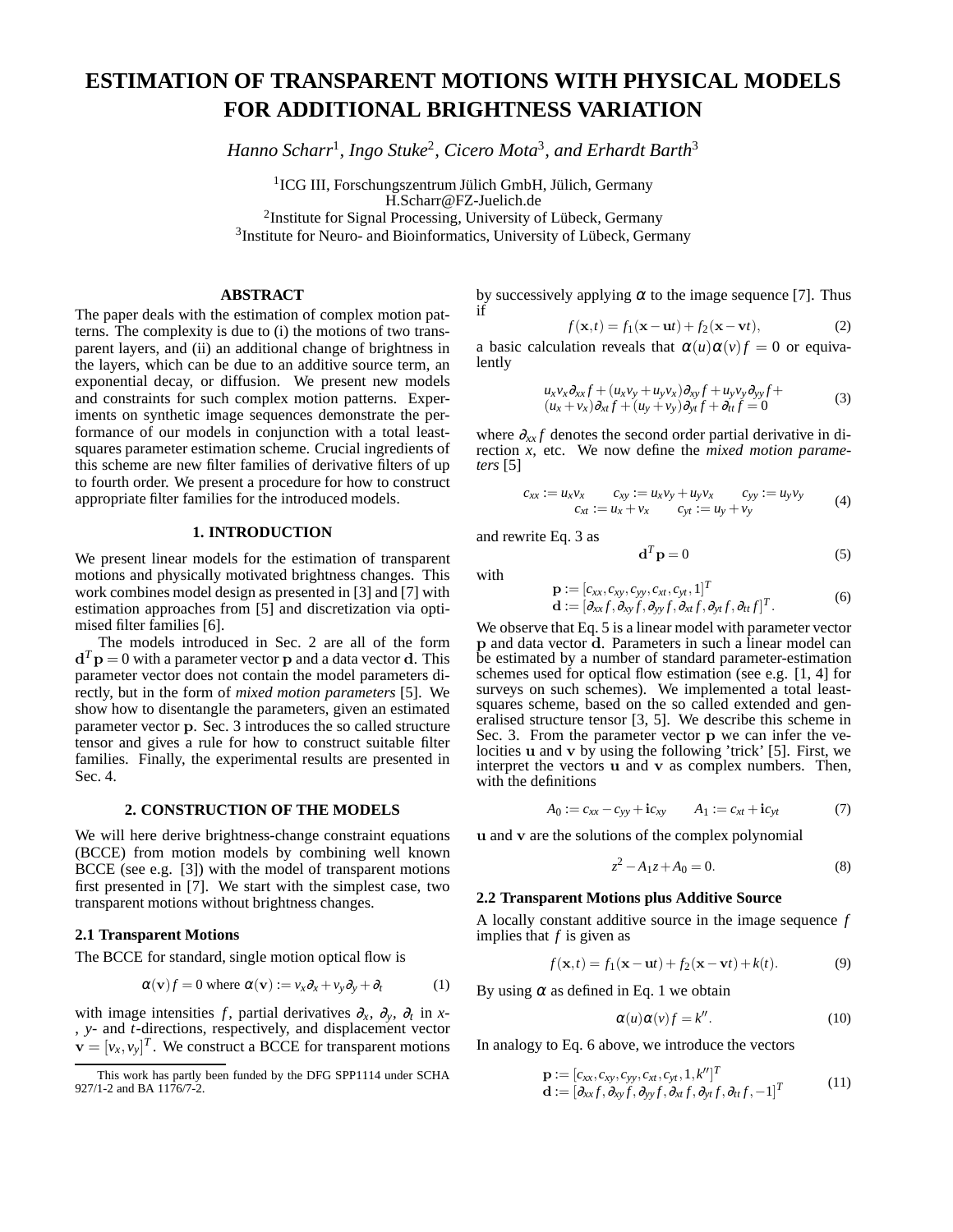and again obtain a linear model of the form  $\mathbf{d}^T \mathbf{p} = 0$ . Once the parameter vector p has been determined by using the estimation scheme above,  $k''$  is given as its last component. Since we can neither retrieve  $k$ , nor  $k'$ , but only the second derivative k'', motion in an image sequence with a linear brightness change can be estimated via the model given in Eq. 3.

#### **2.3 Transparent Motions plus Exponential Decay**

In case of multiplicative brightness changes, the image sequence *f* is given as

$$
f(\mathbf{x},t) = f_1(\mathbf{x} - \mathbf{u}t)k_1(t) + f_2(\mathbf{x} - \mathbf{v}t)k_2(t).
$$
 (12)

If

$$
k_1(t) \propto \exp(c_1 t) \qquad k_2(t) \propto \exp(c_2 t) \tag{13}
$$

then

$$
\alpha(u)f_1 = c_1f_1 \qquad \alpha(v)f_2 = c_2f_2. \tag{14}
$$

This is the partial differential equation for an exponentially decaying signal. By defining

$$
\beta(\mathbf{v},c) := v_x \partial_x + v_y \partial_y + \partial_t - c \tag{15}
$$

we obtain

 $c_1$  and  $c_2$  are

 $\beta(\mathbf{u}, c_1)\beta(\mathbf{v}, c_2)f = 0.$  (16) The above equation is linearised by introducing

$$
\mathbf{p} := [c_{xx}, c_{xy}, c_{yy}, c_{xt}, c_{yt}, 1, -u_{x}c_{2} - v_{x}c_{1},
$$

$$
-u_y c_2 - v_y c_1, -c_1 - c_2, c_1 c_2 \Big]^T
$$
 (17)

 $\mathbf{d} := [\partial_{xx}f, \partial_{xy}f, \partial_{yy}f, \partial_{xt}f, \partial_{yt}f, \partial_{tt}f, \partial_{x}f, \partial_{y}f, \partial_{t}f, f]^T.$ 

which leads again to a constraint of the form  $\mathbf{d}^T \mathbf{p} = 0$ . The parameters  $c_1$  and  $c_2$  are then disentangled as in Sec. 2.1: with

$$
A_0 := c_1 c_2 \qquad A_1 := -c_1 - c_2,
$$
  
the solutions of the real polynomial

$$
x^2 + A_1 x + A_0 = 0.
$$
 (19)

We have determined the two motion vectors and the two decay rates, but still do not know which decay rate belongs to which motion vector. We use the remaining components of p for the correct assignment. If the assignment is correct,  $[u_x, u_y, c_1]$  and  $[v_x, v_y, c_2]$  should fulfill the conditions

$$
-u_x c_2 - v_x c_1 - p_7 \approx 0 \t -u_y c_2 - v_y c_1 - p_8 \approx 0. \t (20)
$$

Otherwise we swap  $c_1$  and  $c_2$ .

## **2.4 Transparent Motions plus Diffusion**

To obtain a model for transparent motions plus diffusion, we start with the following partial differential equation

$$
\gamma(\mathbf{v},c)f = 0 \text{ with } \gamma(\mathbf{v},c) = v_x \partial_x + v_y \partial_y + \partial_t - c\triangle,
$$
 (21)

and  $\Delta = \partial_{xx} + \partial_{yy}$ . For two image sequences  $f_1$  and  $f_2$  that are affected by diffusion, i.e.

$$
\gamma(\mathbf{u}, c_1) f_1 = 0 \qquad \gamma(\mathbf{v}, c_2) f_2 = 0 \tag{22}
$$

and  $f = f_1 + f_2$ , we obtain the constraint

$$
\gamma(\mathbf{u}, c_1)\gamma(\mathbf{v}, c_2)f = 0.
$$
 (23)

Again we can linearise this equation, by using

$$
\mathbf{p} := [c_{xx}, c_{xy}, c_{yy}, c_{xt}, c_{yt}, 1, -u_x c_2 - v_x c_1,-u_y c_2 - v_y c_1, -c_1 - c_2, c_1 c_2]^T
$$
  

$$
\mathbf{d} := [\partial_{xx} f, \partial_{xy} f, \partial_{yy} f, \partial_{xt} f, \partial_{yt} f, \partial_{tt} f, \partial_x \triangle f, \partial_y \triangle f, \partial_t \triangle f, \triangle \triangle f]^T,
$$
(24)

to  $\mathbf{d}^T \mathbf{p} = 0$ . The parameter vector is identical to the one from the model for exponential decay (Eq. 17).

#### **3. ESTIMATION SCHEME**

## **3.1 Structure Tensor**

All the constraints derived in Sec. 2 are of the form  $\mathbf{d}^T \mathbf{p} = 0$ with the data vector d and the parameter vector p. We have thus one equation per pixel, but need to estimate several parameters (the components of p) per equation, which is an under determined system of equations. In order to solve this system we assume, that within a small spatio-temporal neighborhood Ω of a pixel *i* all equations are approximately solved by the same set of parameters p. The model  $\mathbf{d}^T \mathbf{p} = 0$  therefore becomes

$$
\mathbf{d}_i^{\mathrm{T}} \mathbf{p} = e_i \text{ for all pixels } i \text{ in } \Omega \tag{25}
$$

with errors  $e_i$  which have to be minimized by the sought for solution  $\tilde{p}$ . Using a matrix **D** composed of the vectors  $\mathbf{d}_i$  via  $D_{ij} = (d_i)_j$  Eq. 25 becomes  $D_p = e$ . We minimize e using a weighted 2-norm

$$
||\mathbf{e}|| = ||\mathbf{D}\mathbf{p}|| = \mathbf{p}^{\mathrm{T}}\mathbf{D}^{\mathrm{T}}\mathbf{W}\mathbf{D}\mathbf{p =: \mathbf{p}^{\mathrm{T}}\mathbf{J}\mathbf{p} \stackrel{!}{=} \text{min}
$$
 (26)

where  $W$  is a diagonal matrix containing the weights. In our case Gaussian weights are used, implemented via a 15-tab filter with standard deviation 7. It multiplies each equation *i* in Eq. 25 by a weight  $w_i$ . The matrix  $\mathbf{\hat{J}} = \mathbf{D}^T \mathbf{W} \mathbf{D}$  is the so called structure tensor. The error e is minimized by introducing the assumption  $|\tilde{p}| = 1$  in order to suppress the trivial solution  $\tilde{p} = 0$ . Doing so the solutions  $\tilde{p}$  is given by the eigenvector to the smallest eigenvalue of J. Moreover, for our models, this vector  $\tilde{p}$  must be normalized with respect to its 6*th* component (cmp. eqs. 6, 11, 17 and 24). For further details on computational issues of TLS estimation, we refer to [3] and the citations therein.

# **3.2 Optimised Filter Sets**

We implement all derivatives occurring in Eqs. 6, 11, 17, and 24 as separable spatio-temporal convolution filters. Each filter consists of first or second order derivatives, smoothed in the orthogonal directions. For filter design, we use the method presented in [6]. All of the models developed in Sec. 2.1 are of the form  $\mathbf{d}^T \mathbf{p} = 0$ . Obviously the data vector d has to be perpendicular to the parameter vector p. The length of d is of minor interest. Thus we need to design a filter set for each model separately that calculates the *orientation* of d as good as possible. For the mixed second order derivatives from Eq. 6, we performed a rigorous optimisation following [6]. For 3-tab filters we obtain

$$
I1 = [0.12026, 0.75948, 0.12026] \t D1 = [0.5, 0, -0.5] \t I2 = [0.21478, 0.57044, 0.21478] \t D2 = [1, -2, 1] \t (27)
$$

and for 5-tab filters

$$
I1 = [0.01504, 0.23301, 0.50390, 0.23301, 0.01504]
$$
  
\n
$$
I2 = [0.01554, 0.23204, 0.50484, 0.23204, 0.01554]
$$
  
\n
$$
D1 = [0.06368, 0.37263, 0, -0.37263, -0.063681]
$$
  
\n
$$
D2 = [0.20786, 0.16854, -0.75282, 0.16854, 0.20786]
$$
 (28)

Second order derivative filters, e.g.  $\partial_{xy}$  and  $\partial_{xx}$ , are then generated via

$$
\partial_{xy} = D_x^1 * D_y^1 * I_t^1
$$
 and  $\partial_{xx} = D_x^2 * I_y^2 * I_t^2$  (29)

where ∗ denotes convolution and lower indices denote the application direction. All filters not introduced above, can be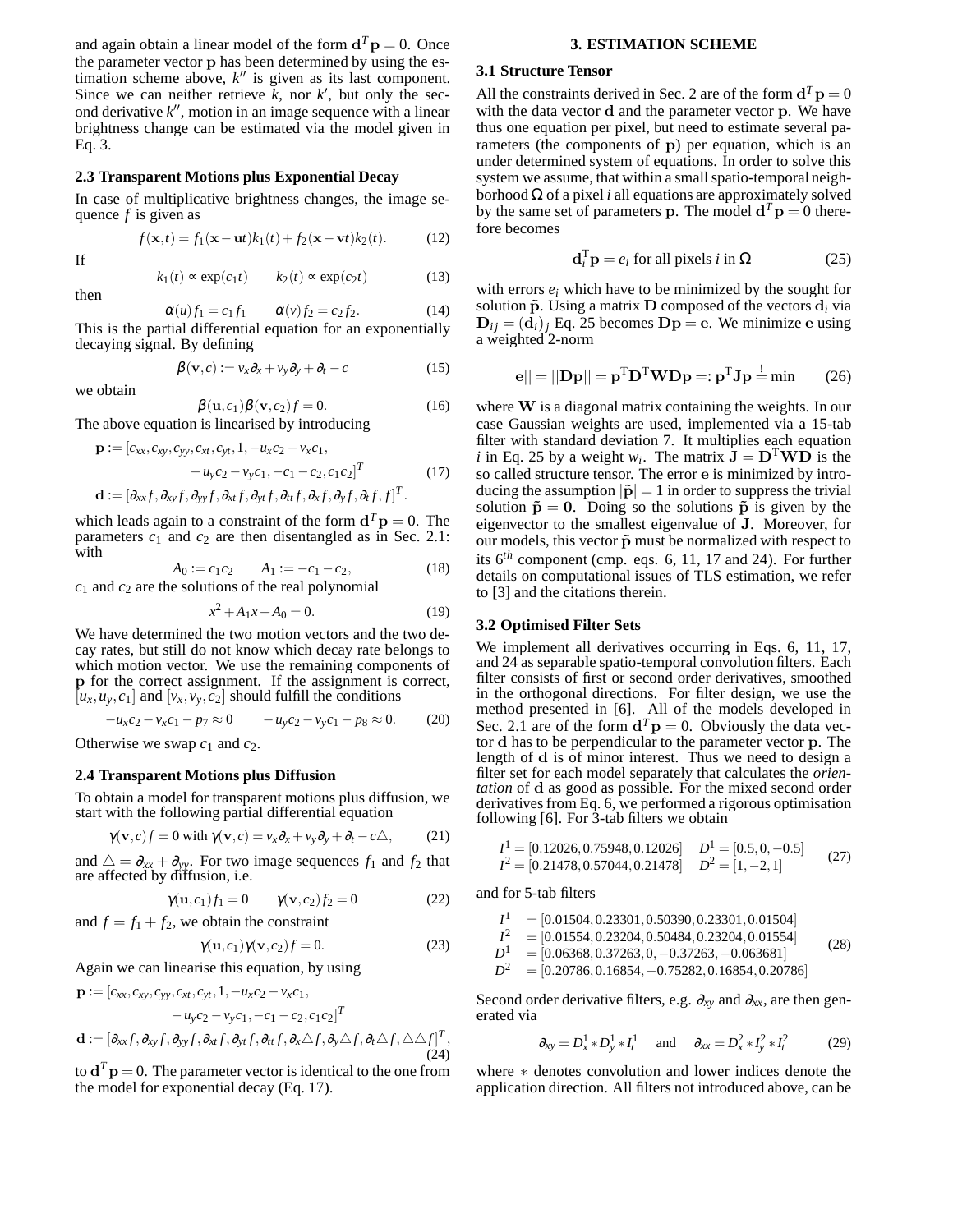derived by exchange of lower indices. The filters are of size  $3 \times 3 \times 3$  or  $5 \times 5 \times 5$ .

For the additive brightness model (Eq. 11), we use the same filters. In the multiplicative brightness model (Eq. 17), first-order derivatives and an identity operator (last component of d) occur. They are build via

$$
\partial_x = D_x^1 * I_y^2 * I_t^2
$$
 and  $I = I_x^2 * I_y^2 * I_t^2$  (30)

These filters are of size  $3 \times 3 \times 3$  or  $5 \times 5 \times 5$  also.

The diffusion model is more complex because spatial Laplacians  $\triangle$  occur. We use

$$
L = D_x^2 * I_y^2 + D_y^2 * I_x^2 \tag{31}
$$

as discrete Laplace operator. The 7*th* to 10*th* component of d from Eq. 24 are then

$$
\begin{aligned}\n\partial_x \triangle &= D_x^1 * I_y^2 * I_t^2 * L \\
\partial_t \triangle &= I_x^2 * I_y^2 * D_t^1 * L \\
\triangle \triangle &= I_t^2 * L^2.\n\end{aligned}\n\qquad\n\begin{aligned}\n\partial_y \triangle &= I_x^2 * D_y^1 * I_t^2 * L \\
\triangle \triangle &= I_t^2 * L * L.\n\end{aligned}
$$
\n(32)

These are of size  $5 \times 5 \times 3$  or  $9 \times 9 \times 5$ . The inherent smoothing of all filters of a set should be as similar as possible [6]. Thus the  $1^{st}$  to  $6^{th}$  component of d from Eq. 24 are not calculated via the second order derivative filters from Eq. 29 directly, but via smoothed versions

$$
\partial_{xy} = D_x^1 * D_y^1 * I_t^1 * I_x^2 * I_y^2 \quad \text{and} \quad \partial_{xx} = D_x^2 * I_y^2 * I_t^2 * I_x^2 * I_y^2 \tag{33}
$$

Note that additional smoothing is only applied in *x*- and *y*-directions. All filters of the set are of the same spatiotemporal size.

#### **4. EXPERIMENTS**

All the experimental results have been obtained by using synthetic image sequences with ground truth.

## **4.1 Synthetic Sequences**

All image sequences used in the experiments consist of two motion layers. Each layer is generated by moving a given basic pattern or image and a subsequent brightness change. The first motion layer  $f_1$  is generated by moving such a pattern with known 'actual' velocity  $\mathbf{u}_a = [0, -1]^T$ , the second layer  $f_2$  via  $\mathbf{v}_a = [1, 1]^T$ . We use integer shifts in order to avoid interpolation errors. From these 2 layers we generate 4 image sequences, one for pure transparent motions, one with additive brightness, one with exponential decay and one with diffusion. The first 3 sequences are defined by Eq. 2, Eq. 9 ( $k'' = 8$ ) and Eq. 12 ( $c_1 = -1$ ,  $c_2 = -0.5$ ), respectively. The diffusion sequence is generated via successive convolution of each layer by a truncated and normalised Gaussian kernel  $G \propto \exp(-x^2/(2\sigma^2))$  before summing them up. Solving Eq. 21 (see e.g.  $[2]$ )<sup>1</sup> reveals that we have to choose  $\sigma = \sqrt{2ct}$ . For diffusion we choose  $c_1 = 1.0$  and  $c_2 = 0.5$ . Truncation took place above  $6\sigma$  in order to keep discretization errors low.

For illustration of the motions and brightness changes, we use smoothed delta-combs as basic patterns (cmp. Fig.1), but for the error analysis smooth noise patterns as depicted



Figure 1: Images 1 to 3 of the 'delta-comb' test sequence: **a** quadratic additive source (Eq. 11), **b** exponential decay (Eq. 17), **c** diffusion (Eq. 24).

in Fig.2. Three subsequent images of the test sequences illustrating the brightness change models are shown in Fig.1. The experiments are done with static noise patterns smoothed by a 5-tab binomial filter  $[1,4,6,4,1]/16$  applied in *x*- and *y*-direction (cmp. Fig.2). No time-varying noise has been added to the sequences, and therefore, errors presented in Sec. 4.3 are systematic errors only, coming from the discretization and estimation process.

## **4.2 Error Measures**

For the estimation of optical flow the most popular error measure is the *angular error*  $E_v$  (see [1], eq. 3.38) defined by

$$
E_{\mathbf{v}} = \arccos(\mathbf{r}_a^T \mathbf{r}_e) \tag{34}
$$

where the lower index of *E* indicates, which velocity is used to obtain this error,  $\mathbf{r}_a = [v_{x,a}, v_{y,a}, 1]/(v_{x,a}^2 + v_{y,a}^2 + 1)^{1/2}$  is the known ('actual') ground truth spatio-temporal velocity vector of length 1 and  $\mathbf{r}_e = [v_{x,e}, v_{y,e}, 1]/(v_{x,e}^2 + v_{y,e}^2 + 1)^{1/2}$  is the estimated velocity vector. The same definition holds for velocities u. For the brightness change parameters *c*, we use the relative deviation  $E_c$  between known and estimated  $c$ 's giving the systematic error. These errors can be minimised by an optimal choice of filter families as demonstrated in [6].

# **4.3 Results**

We tested how well the optical flow fields and the brightness parameters are estimated by using a TLS scheme (Sec. 3.1). We used 3 filter sets: central differences  $(3 \times 1 \times 1)$ , 3-tab optimised  $(3 \times 3 \times 3)$ , and 5-tab optimised  $(5 \times 5 \times 5)$  filters (cmp. Sec. 3.2). $^2$  In the first test we combined models with suitable test sequences, see Fig.2. We observe that all errors are rather high for central differences and 3-tab optimised filters.Using 5-tab optimised filters, the errors drop

<sup>&</sup>lt;sup>1</sup>More</sup> exactly: If  $\partial_t f = c \triangle f$  and  $f = F(\mathbf{x})T(t)$ , then  $T = \exp(-k^2 ct)$ if  $F = \exp(-kx)$ . Thus if *F* is more complicated than this, we have to multiply the Fourier transform of *F* with *T*. This means, in spatial domain we have to convolve *F* with the Fourier transform of *T* which is proportional to  $\exp(-x^2/(4ct)).$ 

<sup>&</sup>lt;sup>2</sup>Sizes for the diffusion case are  $(5 \times 1 \times 1)$ ,  $(5 \times 5 \times 3)$ , and  $(9 \times 9 \times 5)$ .